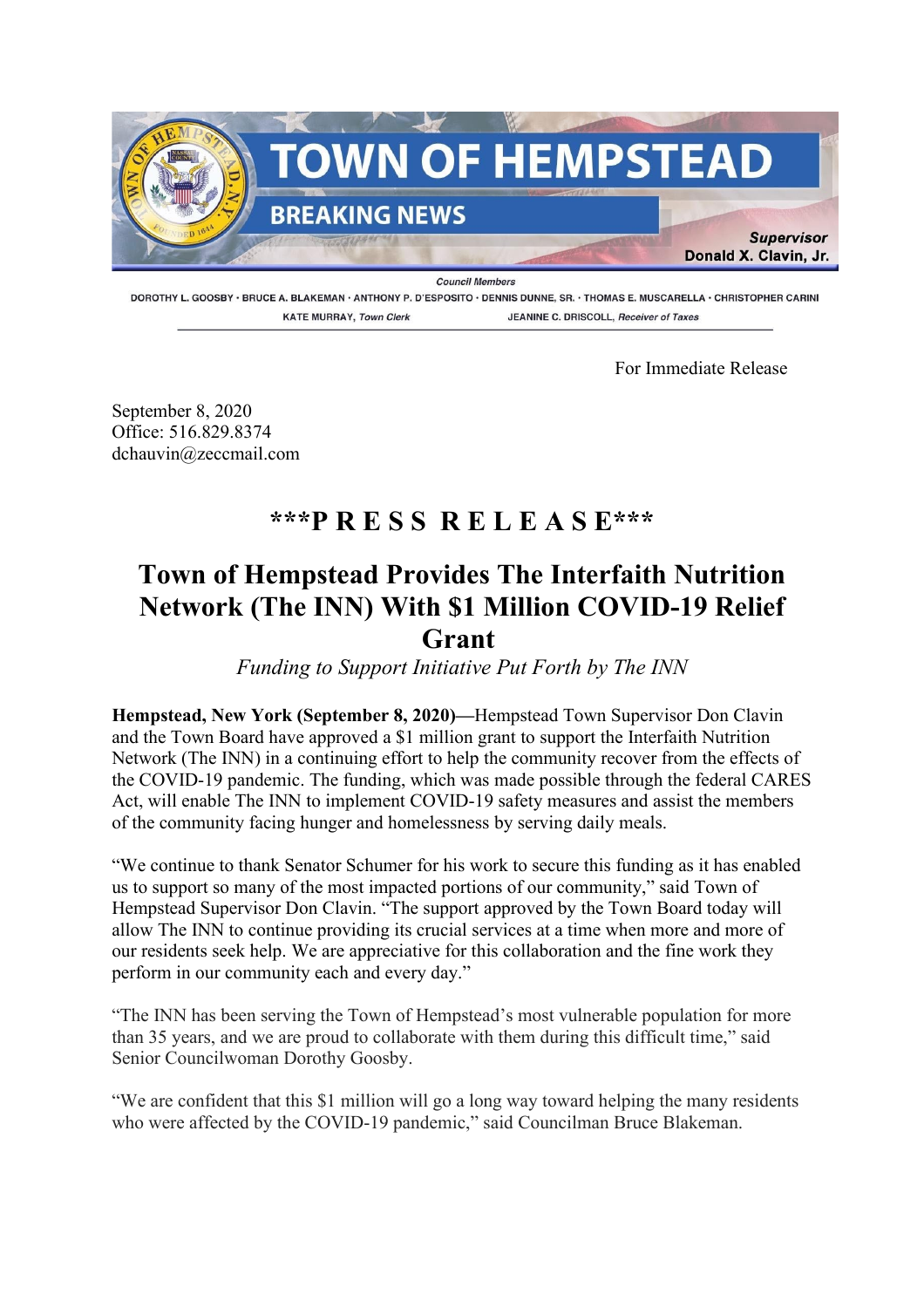"Many residents have lost their jobs and income during the pandemic, and services provided by The INN are essential to helping them endure these challenging times," said Councilman Anthony D'Esposito.

"This emergency funding will help keep the wheels turning at The INN to help them provide needed programs for the residents of America's largest township," said Councilman Dennis Dunne, Sr.

"The COVID-19 pandemic had a profound impact on the lives of so many town residents, and we are grateful to The INN for being on the front lines of helping those in need," said Councilman Tom Muscarella.

"I am proud to partner with Supervisor Don Clavin and my colleagues on the Hempstead Town Board to provide \$1 million to support the efforts of the Interfaith Nutrition Network," said Councilman Chris Carini,

Personal Protective Equipment (PPE) is required for all INN staff and volunteers so they can provide workers with a safe environment to continue delivering essential services through the pandemic. Since the pandemic started, The INN has been going through more than 1,800 masks, 615 pairs of gloves and 140 bottles of hand sanitizer every week to ensure safety for both employees and those who seek assistance at The INN's facilities.

"Through this crisis, the safety and well-being of guests of The INN, as well as the staff and volunteers who serve them is our first priority," said Jean Kelly, Executive Director of The INN. The Covid-19 pandemic is certainly the first of its kind in our lifetime, and we will be seeing the toll it will take on so many people who depend on The INN for basic survival needs for months and years to come. The incredibly generous funds from the Town of Hempstead and the Federal CARES Act will make this task much easier for our organization by allowing us to have the funds to purchase the food needed to meet the growing demand. This exceptional grant will also provide the necessary PPE to keep us all as safe as possible and will ensure we can continue to serve with the dignity, respect and love we have been offering Long Islanders for nearly four decades. We are truly grateful for this incredible act of generosity and support."

A cornerstone of The INN's operations is the Mary Brennan INN soup kitchen (MBI), located in Hempstead. After providing more than 100,000 meals last year, The INN estimates serving more than 200,000 balanced meals and more than 5,500 pantry bags by the end of this year as a result of the pandemic. Other services come from its Center for Transformative Change (CTC). These services include housing assistance, employment readiness, healthcare (physical and mental) services, and education support. The INN serves the community and lives their day-to-day as a community itself, which is why they focus on establishing partnerships with institutions such as the Nassau University Medical Center to educate people about cancer, screening services, medical appointments, and the Nassau County Human Rights Commission's Job Placement Program to help those with criminal record or gaps in their work histories find employment.

Since the beginning of the pandemic, the Town of Hempstead has been collaborating with organizations to aid in the collective effort to rebuild both the economy and the community. Including this most recent approval of a grant for The INN, the Town of Hempstead has